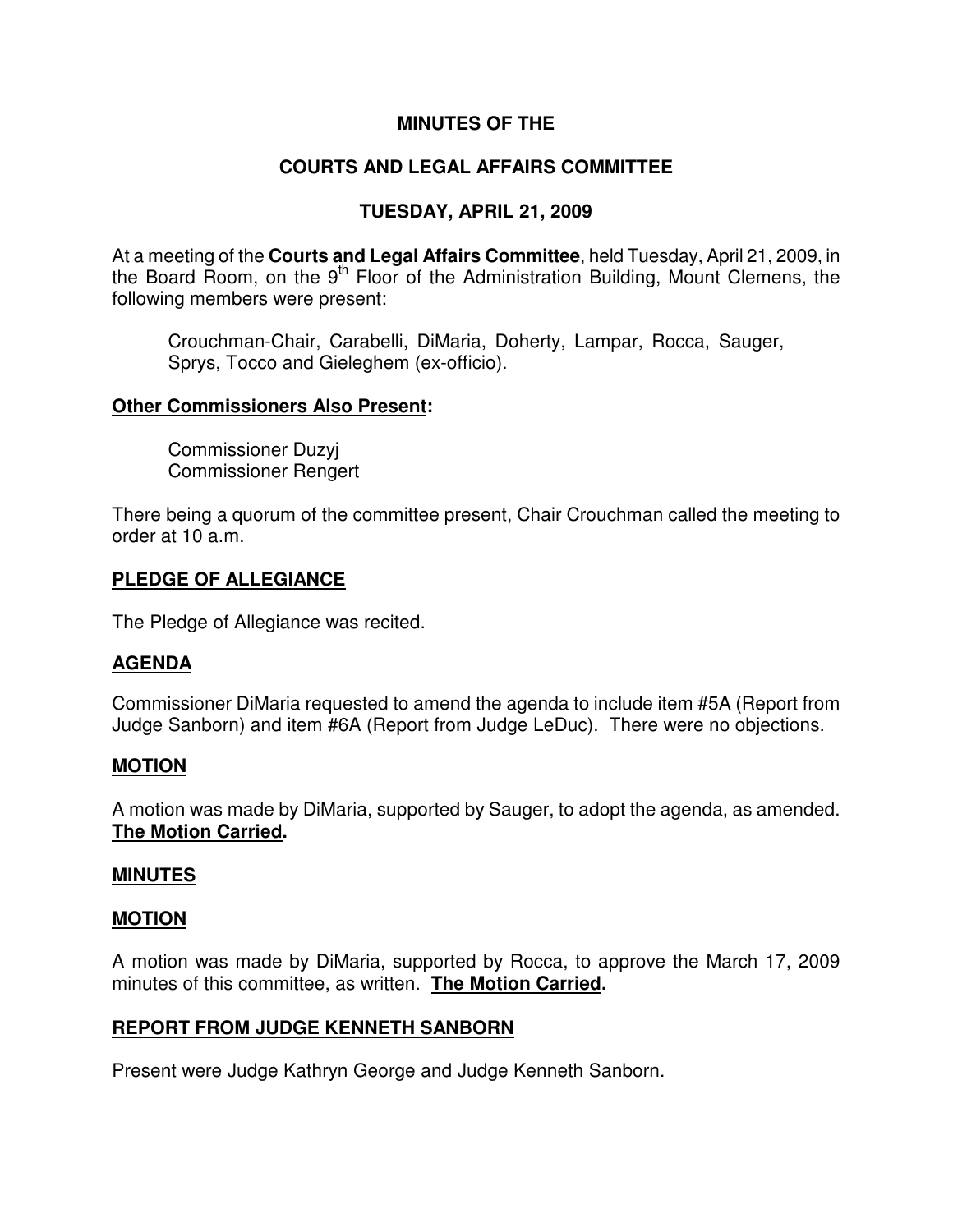Judge Sanborn gave a verbal presentation relating to the operation of the Probate Court. There are two divisions: Wills and Estates Division and Mental Division.

Judge Sanborn spoke about a few problems they are currently experiencing:

1) Parking. Recommended to pave out on the front lawn, that way they could have some parking for their building.

2) Lobby. Recommended to expand or redesign.

3) Blue Coats. They lost 8 of 10 Blue Coats just in the Probate Court; it is a serious problem. Right now, there is only one Blue Coat at the door. They are in dire need for some more Blue Coats.

4) Visiting Judge Budget. Budget of \$23,000. They are doing their best to comply within that budget amount.

The following commissioners spoke: Crouchman, Sprys and Sauger.

### **MOTION**

A motion was made by Doherty, supported by Rocca, to receive and file the report from Judge Kenneth Sanborn relating to the operation of the Probate Court. **The Motion Carried.**

## **MONTHLY REPORTS FROM CORPORATION COUNSEL**

Mr. Brumbaugh recalled that contained in committee packets is his normal monthly report on activities in their office for this month. He informed committee members that he also added a page entitled, Lawsuits Dismissed in 2009. This page will be continually updated.

The following commissioners spoke: Doherty, Sprys and Tocco.

### **MOTION**

A motion was made by Sauger, supported by Tocco, to receive and file the monthly reports from Corporation Counsel. **The Motion Carried.** 

## **REPORT FROM JUDGE DENIS LeDUC**

Judge Denis LeDuc gave a verbal presentation relating to the operation of the 42-I District Court.

The following commissioners spoke: Carabelli and Sprys.